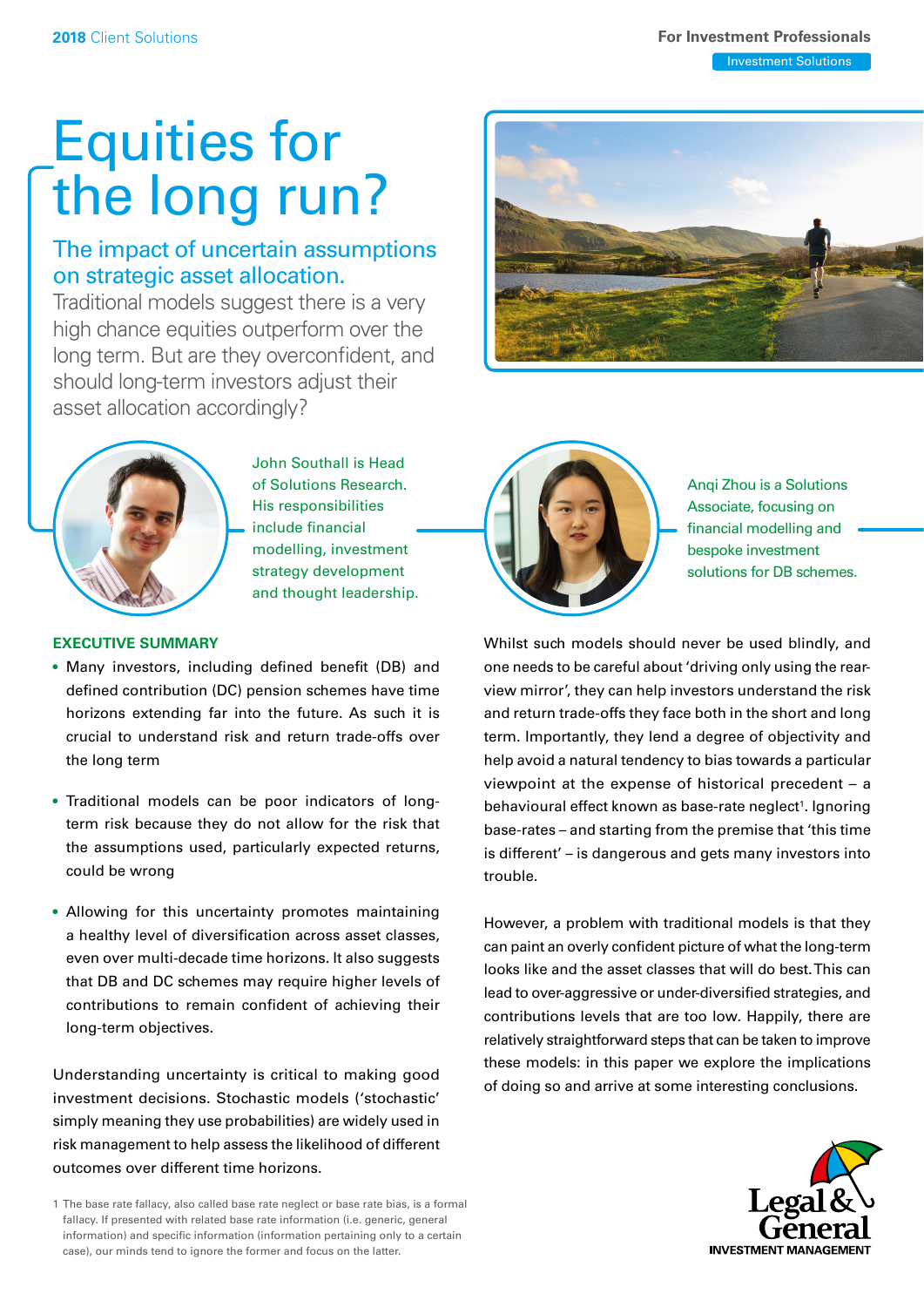## **THE CHANCE OF OUTPERFORMING:A PROXY FOR ASSET ATTRACTIVENESS**

Most investors believe that longer time horizons generally favour higher allocations to growth assets. For example, Warren Buffett, the famous value investor, views equities as the most attractive asset class over the long term. Whilst not completely uncontroversial<sup>2</sup>, the essential idea is that, whilst volatile, equities are the least risky asset in the long run, at least in terms of their higher chance of outperformance. Behaviourally, investors tend to be happier with the distribution of outcomes that a more aggressive strategy offers over longer time horizons, even though it includes more extreme losses in the (increasingly unlikely) event that things go badly.

#### **THE PROBLEM**

One trouble with traditional models, however, is that they can give a misleading picture of the risk of long-term outcomes. According to these models, you can increase the chance of an asset outperforming another asset with a lower expected rate of return to as close to 100% as you like simply by increasing the time horizon. If the expected rate of return on emerging market equities is marginally higher than the expected rate of return on developed equities, for example, the models say that the chance emerging outperforms developed tends to certainty as the time horizon expands.

The issue is that this ignores the risk that the assumptions made are incorrect. We cannot be sure that emerging market equities should have a higher expected rate of return than developed market equities. As we shall see, we cannot even be totally certain that the equity risk premium is necessarily positive. Traditional models also assume that other properties of asset returns such as volatilities, correlations and the default risk on bonds<sup>3</sup> are known with certainty.

Admitting uncertainty in assumptions could be perceived as a weakness and a lack of confdence. This is the wrong way to see it – really it is honest and good risk management. But where does this uncertainty come from? There are two key drivers:

#### **a) A lack of data**

Part of the problem is simply statistics; you need surprisingly large amounts of historic data to be confident of expected returns. For example:

- You need 68 years of data on an asset class that has an average historic return of 4% per year over cash with 20% volatility to be 95% confdent that the expected return over cash is positive.
- If you have two assets each with 15% volatility, 70% correlated and with a 1% gap in expected returns then you need more than 340 years of historic data to be 95% confdent you have the ranking by expected returns the right way around!

#### **b) Different views**

The other aspect of the problem is that even if you have a lot of data, returns from the distant past may lack relevance. Uncertainty remains simply because past returns are only ever a guide to the future. The historical performance of assets is only one factor (albeit an important one) in estimating future returns.

#### **THE EQUITY RISK PREMIUM**

As a particularly important example of assumption uncertainty, we look at the equity risk premium ('ERP') – the expected excess return of developed market equity over 'risk free' instruments.The two points above – a lack of data and different views – mean there is considerable uncertainty as to its value.

In terms of data, most economists agree that the evidence shows substantial statistical power that the ERP is positive, even if there is considerable uncertainty about how positive it now is. This makes intuitive sense as a conclusion – investors should require compensation for the higher risk of investing in stocks4 .

However, some fund managers and (a minority of) economists question the existence of the ERP. Their arguments are partly based on there being insufficient data to statistically distinguish the equity risk premium

<sup>2</sup> Nobel prize winner Paul Samuelson's 'The Long-Term Case for Equities—And How It Can Be Oversold' was published in 1994 and rejects the premise that the risk of stocks decreases over longer time horizons. Time-diversifcation of risk is, strictly speaking, a fallacy: taking less risk over shorter time horizons is driven by 'behavioural' factors such as loss aversion, rather than 'rational' reasons; see the 'in focus' section http://www.lgim.com/library/knowledge/ thought-leadership-content/ldi-monthly-wrap/LDI\_Monthly\_Wrap\_AUG\_15.pdf for a discussion.

<sup>3</sup> This risk is particularly important to understand if cashfow matching

<sup>4</sup> Indeed, as a central, strategic assumption our (geometric) ERP is between 3.5% and 4.0% per annum.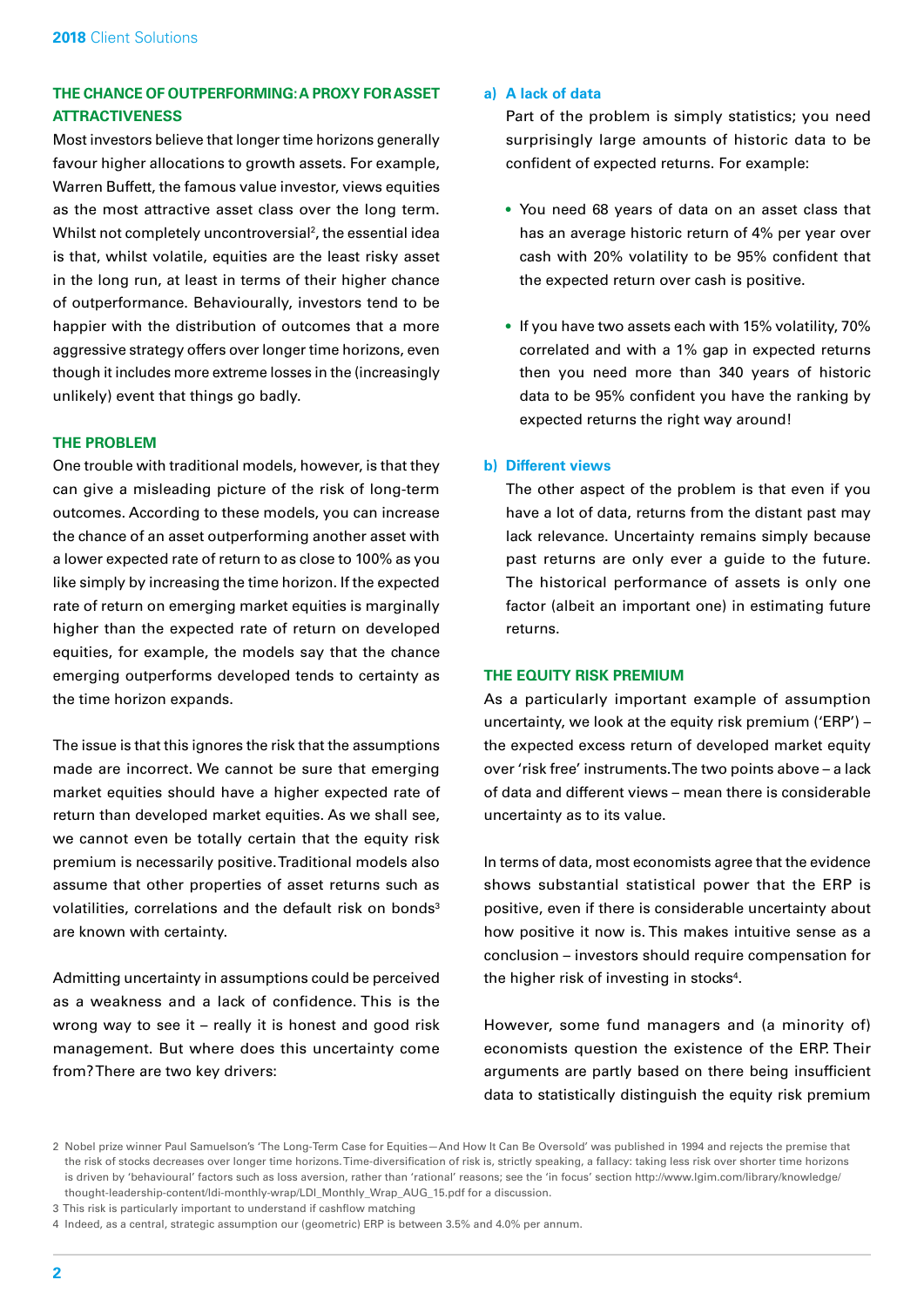studies, survivorship bias of exchanges and a low number of data points, especially in view of the 'black-swan' effect (i.e. infrequent melt-downs – investors go up the stairs In terms of views, Figure 1 below summarises a variety but down the elevator). Some also point out that a non- of researchers' best estimates of the ERP:

from zero. These include selection bias of the US market in existent ERP would largely solve an interesting problem called the 'equity premium puzzle'<sup>5</sup>.



# **Figure 1: Different views on the ERP**

Source: LGIM

researchers having access to (virtually) the same data. Even or the risk that some of the authors are likely to see the these, however, do not refect the degree of uncertainty world in a similar – but not necessarily correct – way.

Clearly there is a wide range of estimates, despite these each of the authors have regarding their own estimate,

#### **CAPTURING ASSUMPTION UNCERTAINTY: STACKED DECKS**

So how can we get around this? How can we design more robust models that capture assumption uncertainty?

A common way to model asset returns is to randomly select returns from history and glue these returns together to produce a simulation of the future. This is named a Monte Carlo simulation after the city in Monaco famous for its casinos where games of chance (e.g. roulette and blackjack) involve repetitive events with known probabilities.

The simulations are repeated thousands of times to build a distribution of potential outcomes. A problem with this process in its simplest form is that it ignores that history could have been different to the one we happened to experience. History only played out once and could have, by chance, given an unrealistic refection of assets' underlying characteristics.

This is a bit like playing blackjack when you know the deck is stacked but you don't know exactly how. Without playing for a very long time, it's hard to work out exactly how it is different from a standard deck.

One way we developed to allow for this uncertainty is, for each simulation of the future, to first create a 'new history' (or possible deck of cards) to sample from for that simulation. Forever more in that simulation we only sample from this new history of returns (or deck in the blackjack analogy). This captures our uncertainty about the nature of different asset classes, in the same way it would capture the uncertainty our gambler has about how the deck is stacked.

<sup>5</sup> Mehra and Prescott, 1985 'The Equity Premium: A Puzzle', found that a standard general equilibrium model, calibrated to display key U.S. business cycle fuctuations, generated an equity premium of less than 1% for reasonable risk aversion levels. There are several potential explanations of the puzzle, including Benartzi and Thaler's paper on 'Myopic loss aversion and the equity premium puzzle' (1995) that focuses on the infuence of loss aversion.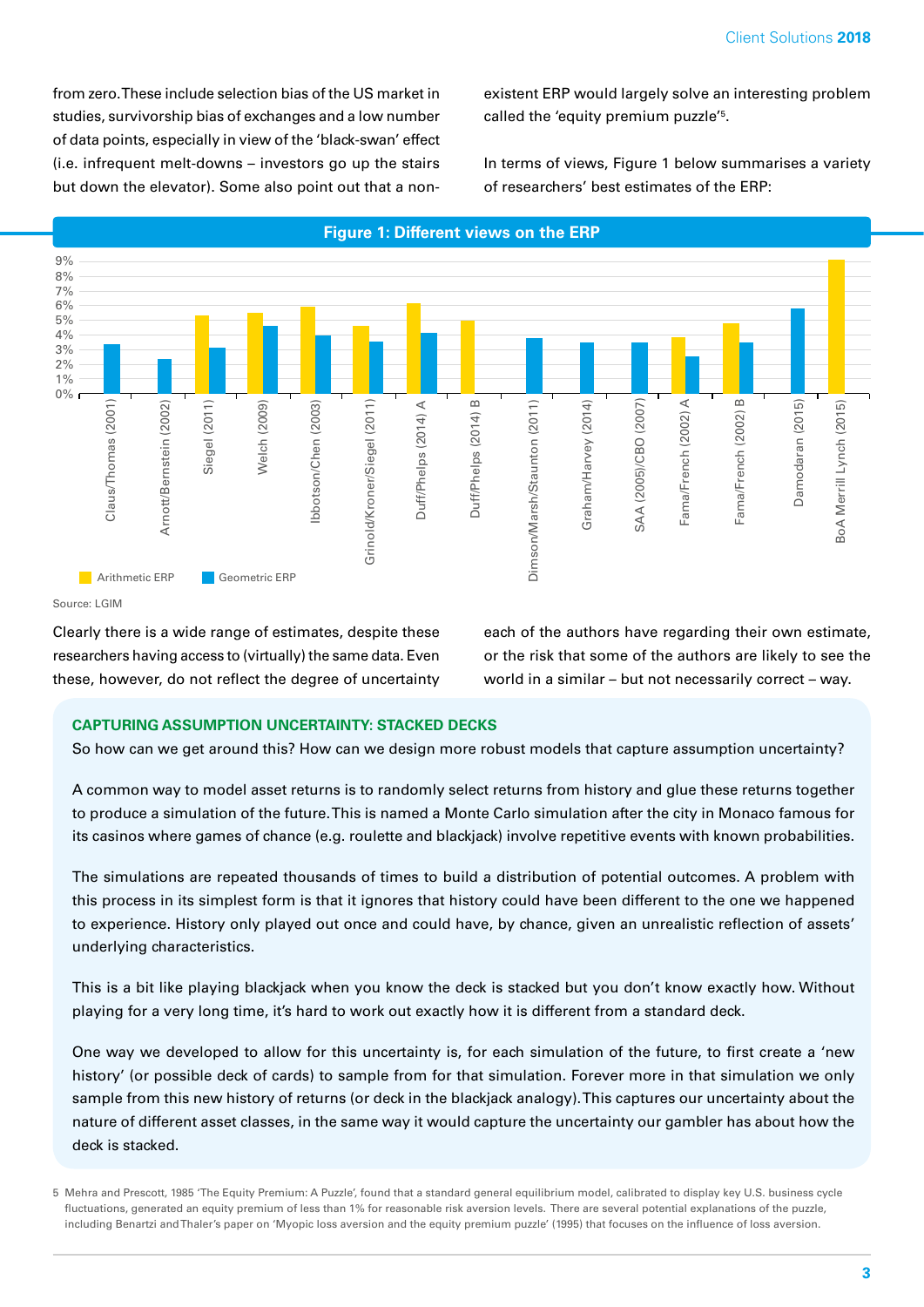# **THE IMPACT OF ALLOWING FOR ASSUMPTION UNCERTAINTY**

To get a feel for the degree of uncertainty in expected returns this gives, Figure 2 indicates the degree of uncertainty in the ERP according to our model that allows for assumption uncertainty. Under this model<sup>6</sup>, there is a small chance (about 2%) that the ERP is zero or negative. One can argue that over the extremely longterm a negative ERP should be impossible given that eventually investors should have enough data and 'wiseup'. However, given more realistic 'long-term' investor timeframes (say below 100 years), entertaining a small chance the ERP is negative is not crazy.



Source: LGIM calculations

What is the impact on overall uncertainty? Figure 3 shows the impact in the case of developed equity. The increase in risk is small initially, as the short-term volatility of the asset dominates. But over the long term, the uncertainty in expected return becomes more important. Note Figure 3 uses a log scale; the impacts on the upside are much greater than the impact on the downside, due to compounding.

# **Figure 3: impact of allowing for assumption uncertainty on developed equity funnel of doubt (log scale)**





But the really interesting question is: what is the impact on long-term investment strategy? Broadly speaking there are three key implications:

- (1) Investors may wish to consider less aggressive investment strategies, recognising that you cannot be as confident that assets such as equities will outperform7
- (2) More diversifed strategies could also be appropriate, recognising that you cannot be as confident in the size of the differences in expected returns across assets, or even their ranking.
- (3) Higher contributions may be required to maintain the same degree of confidence of meeting long-term objectives.

To illustrate this we've shown in Figure 4 the impact for a lump sum invested now and held for 50 years. The figures show how much would need to be invested to be 90% or 75% confdent of achieving a fund size of £100,000 by the end of the period for five different investment strategies.

<sup>6.</sup> Our process was to frst create new histories by sampling from monthly data since 1973 using exponential weights with a half-life of 20 years. For any particular simulation we then only sampled from the new history for that simulation using uniform sampling. Clustering of random numbers was also used to help capture short-term autocorrelation effects.

<sup>7.</sup> We say in most circumstances because actually it depends on the risk appetite of the investor. Mean average outcomes are boosted when we allow for assumption uncertainty, median outcomes are left the same and downside outcomes are worsened. Most investors seek a degree of confdence greater than 50% with respect to achieving a target.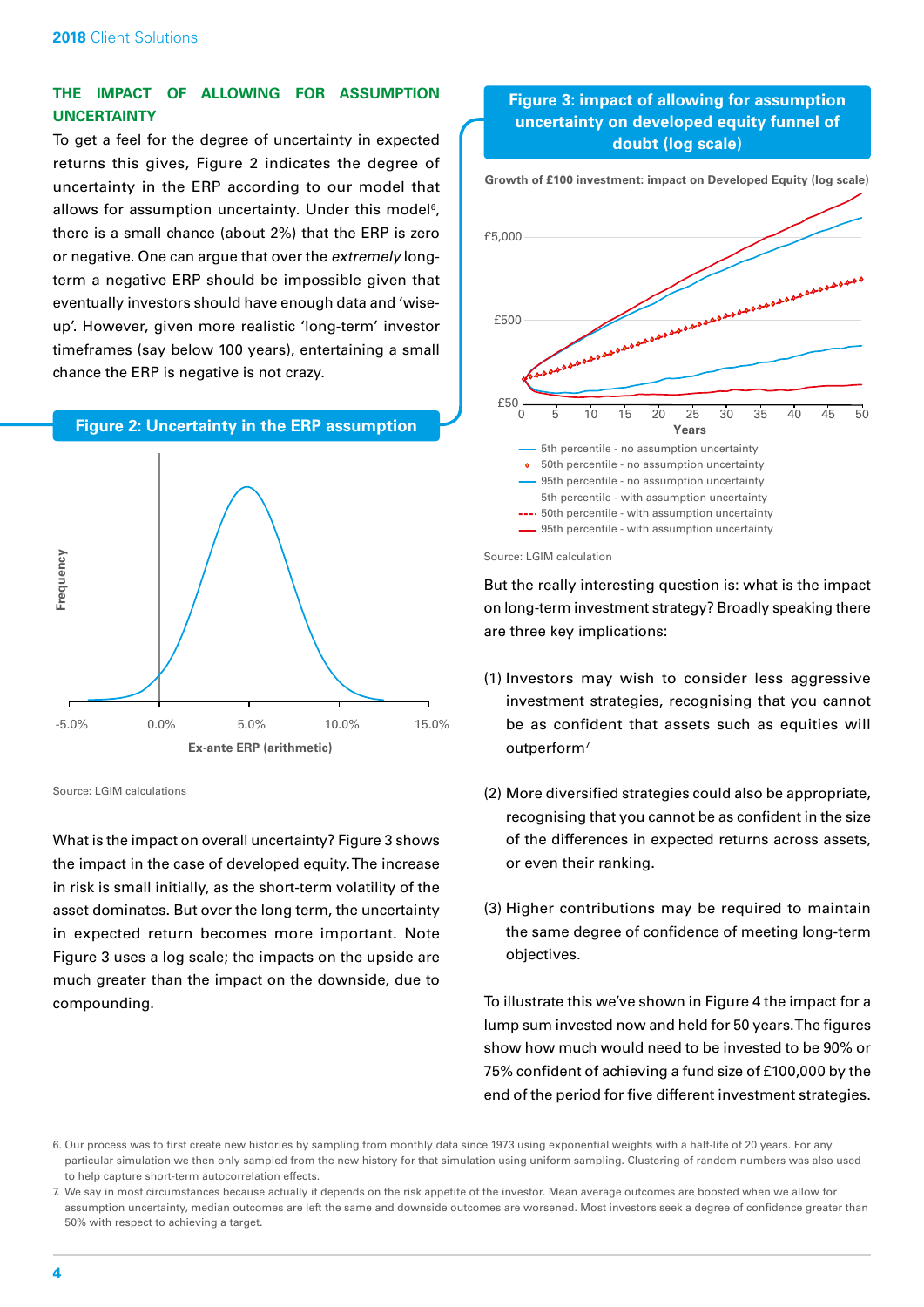#### **Figure 4: amounts needed to be invested now to be confdent of reaching £100,000 in 50 years**

|                                                                                      | 90% confidence               |                                | 75% confidence               |                                |
|--------------------------------------------------------------------------------------|------------------------------|--------------------------------|------------------------------|--------------------------------|
| Investment strategy*                                                                 | No assumption<br>uncertainty | With assumption<br>uncertainty | No assumption<br>uncertainty | With assumption<br>uncertainty |
| Developed Equity                                                                     | £30,553                      | £69,666                        | £15,068                      | £23,244                        |
| Moderate risk diversified growth strategy<br>(2/3rds volatility of Developed Equity) | £25,512                      | £39,586                        | £16,586                      | £20,810                        |
| Lower risk diversified growth strategy<br>(50% volatility of Developed Equity)       | £26,190                      | £35,400                        | £18,606                      | £22,084                        |
| <b>UK Credit</b>                                                                     | £37,533                      | £41,998                        | £33,280                      | £35,275                        |
| Cash                                                                                 | £58,782                      | £65,085                        | £52,565                      | £55,936                        |

\* Illustrative only. No alpha has been allowed for in any of these fve strategies. Source: LGIM calculations as at 31 December 2017.

The lowest figures in each column (shown in bold) correspond to the investment strategy, out of the five choices, that makes most sense to follow given the modelling assumptions made. This is because you can achieve your objective with less money. As can be seen on allowing for assumption uncertainty, higher contributions are needed (£25,512 increases to £35,400 and £15,068 increases to £20,810) and more diversifed, lower risk strategies are preferred.

This is a relatively simple example: the impact on asset allocation for an actual DB or DC scheme is more subtle and complex – Figure 4 is intended only to give a favour of its infuence. For example, investors may have an inflation-linked, rather than fixed, target. The effect over shorter time horizons is also much lower. In the appendix we repeat the table twice for a target of £100,000 indexed to RPI over 50 years and 15 years.

#### **WHAT NEXT FROM LGIM?**

We would be delighted to meet with you in person to discuss our findings in more detail, and show how they could be relevant for your DB or DC scheme. To set up a meeting or request more information please contact your Client Relationship Director.